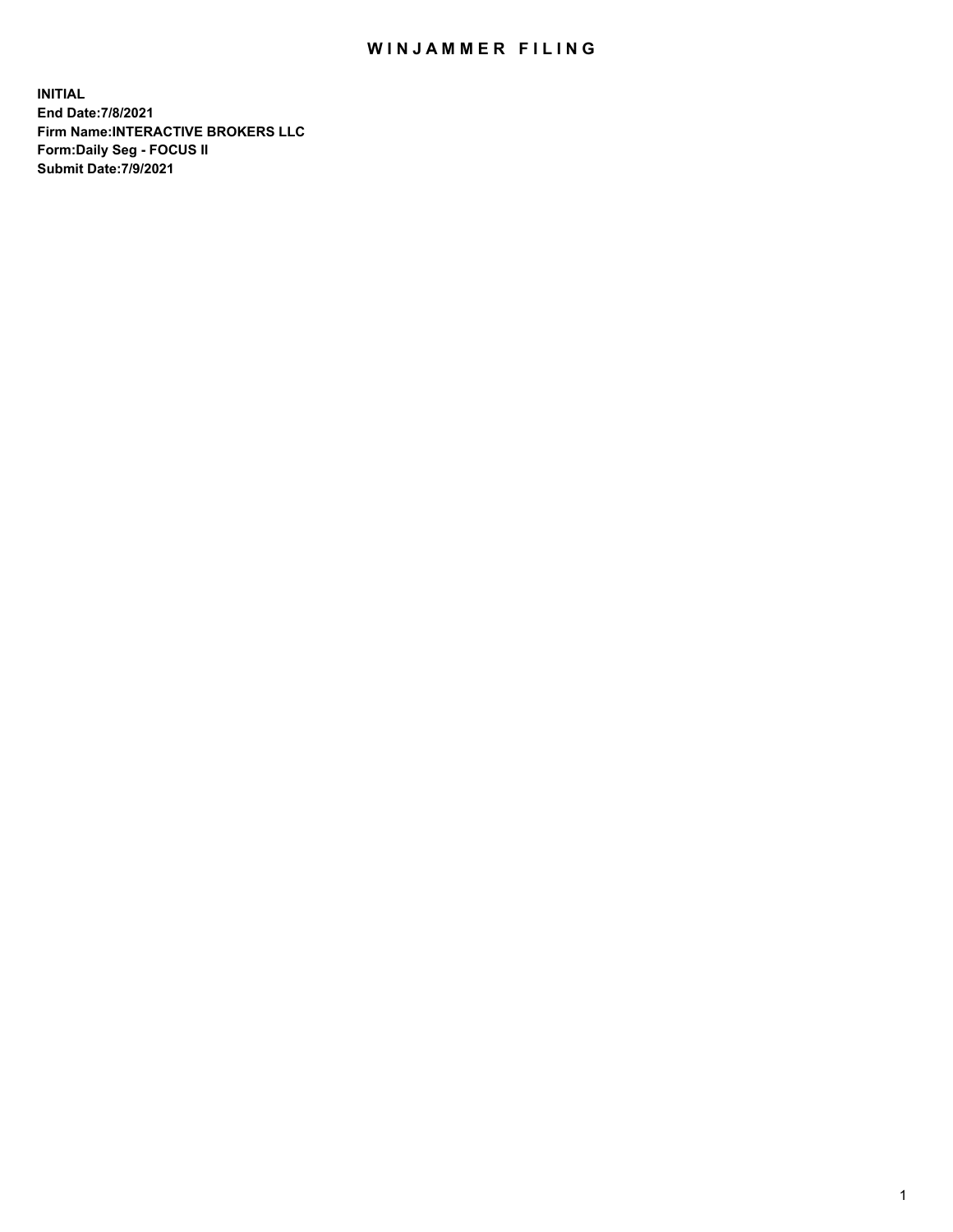**INITIAL End Date:7/8/2021 Firm Name:INTERACTIVE BROKERS LLC Form:Daily Seg - FOCUS II Submit Date:7/9/2021 Daily Segregation - Cover Page**

| Name of Company                                                                                                                                                                                                                                                                                                                | <b>INTERACTIVE BROKERS LLC</b>                                                                  |
|--------------------------------------------------------------------------------------------------------------------------------------------------------------------------------------------------------------------------------------------------------------------------------------------------------------------------------|-------------------------------------------------------------------------------------------------|
| <b>Contact Name</b>                                                                                                                                                                                                                                                                                                            | <b>James Menicucci</b>                                                                          |
| <b>Contact Phone Number</b>                                                                                                                                                                                                                                                                                                    | 203-618-8085                                                                                    |
| <b>Contact Email Address</b>                                                                                                                                                                                                                                                                                                   | jmenicucci@interactivebrokers.c<br>om                                                           |
| FCM's Customer Segregated Funds Residual Interest Target (choose one):<br>a. Minimum dollar amount: ; or<br>b. Minimum percentage of customer segregated funds required:%; or<br>c. Dollar amount range between: and; or<br>d. Percentage range of customer segregated funds required between:% and%.                          | $\overline{\mathbf{0}}$<br>$\overline{\mathbf{0}}$<br>155,000,000 245,000,000<br>0 <sub>0</sub> |
| FCM's Customer Secured Amount Funds Residual Interest Target (choose one):<br>a. Minimum dollar amount: ; or<br>b. Minimum percentage of customer secured funds required:%; or<br>c. Dollar amount range between: and; or<br>d. Percentage range of customer secured funds required between:% and%.                            | $\overline{\mathbf{0}}$<br>$\overline{\mathbf{0}}$<br>80,000,000 120,000,000<br>0 <sub>0</sub>  |
| FCM's Cleared Swaps Customer Collateral Residual Interest Target (choose one):<br>a. Minimum dollar amount: ; or<br>b. Minimum percentage of cleared swaps customer collateral required:% ; or<br>c. Dollar amount range between: and; or<br>d. Percentage range of cleared swaps customer collateral required between:% and%. | $\overline{\mathbf{0}}$<br>$\overline{\mathbf{0}}$<br>0 <sub>0</sub><br>0 <sub>0</sub>          |

Attach supporting documents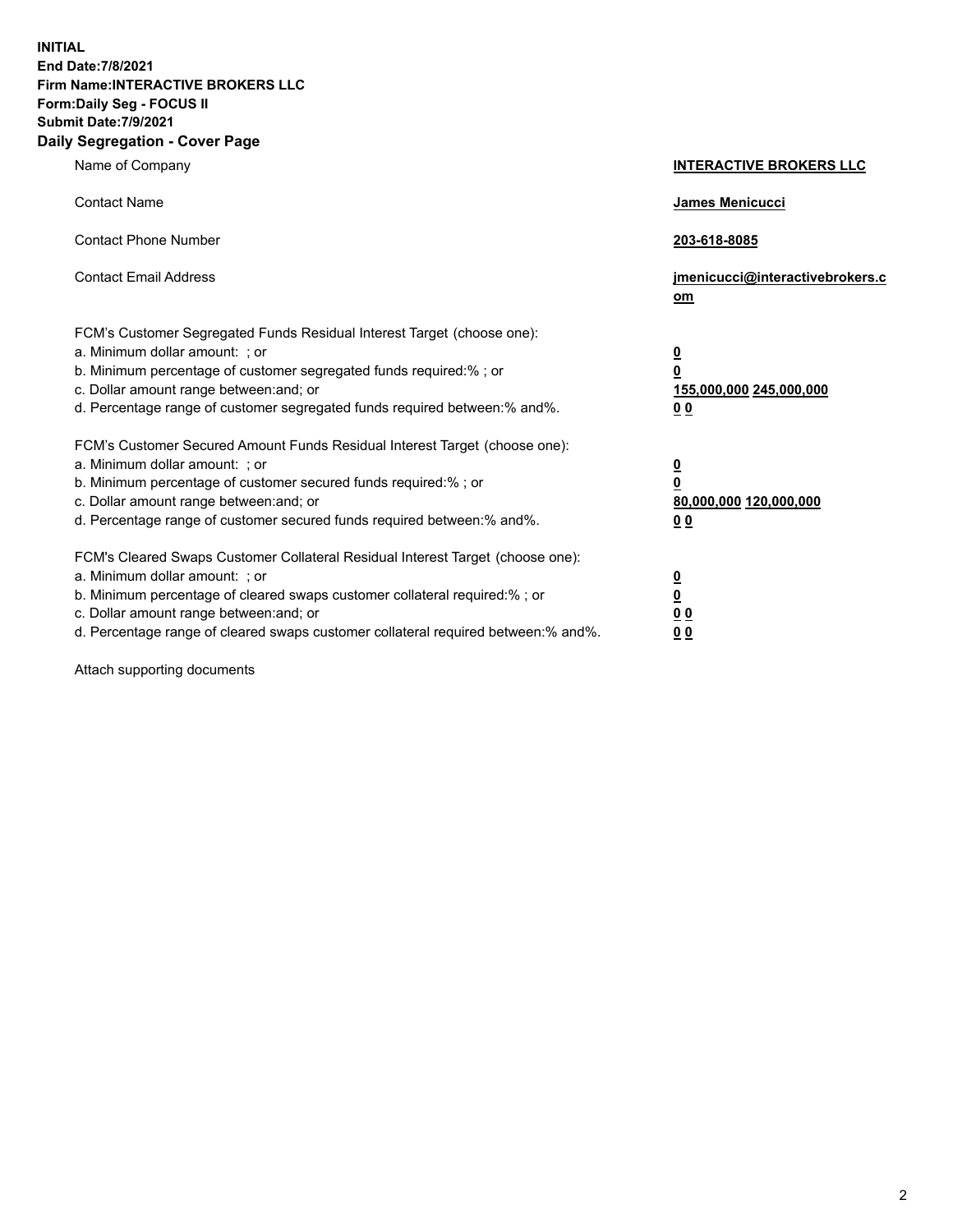**INITIAL End Date:7/8/2021 Firm Name:INTERACTIVE BROKERS LLC Form:Daily Seg - FOCUS II Submit Date:7/9/2021 Daily Segregation - Secured Amounts**

|     | Foreign Futures and Foreign Options Secured Amounts                                               |                                                            |
|-----|---------------------------------------------------------------------------------------------------|------------------------------------------------------------|
|     | Amount required to be set aside pursuant to law, rule or regulation of a foreign                  | $0$ [7305]                                                 |
|     | government or a rule of a self-regulatory organization authorized thereunder                      |                                                            |
| 1.  | Net ledger balance - Foreign Futures and Foreign Option Trading - All Customers                   |                                                            |
|     | A. Cash                                                                                           | 509,089,490 [7315]                                         |
|     | B. Securities (at market)                                                                         | $0$ [7317]                                                 |
| 2.  | Net unrealized profit (loss) in open futures contracts traded on a foreign board of trade         | -16,557,892 <sup>[7325]</sup>                              |
| 3.  | Exchange traded options                                                                           |                                                            |
|     | a. Market value of open option contracts purchased on a foreign board of trade                    | 91,734 [7335]                                              |
|     | b. Market value of open contracts granted (sold) on a foreign board of trade                      | $-7,266$ [7337]                                            |
| 4.  | Net equity (deficit) (add lines 1. 2. and 3.)                                                     | 492,616,066 [7345]                                         |
| 5.  | Account liquidating to a deficit and account with a debit balances - gross amount                 | 8,923 [7351]                                               |
|     | Less: amount offset by customer owned securities                                                  | 0 [7352] 8,923 [7354]                                      |
| 6.  | Amount required to be set aside as the secured amount - Net Liquidating Equity                    | 492,624,989 [7355]                                         |
|     | Method (add lines 4 and 5)                                                                        |                                                            |
| 7.  | Greater of amount required to be set aside pursuant to foreign jurisdiction (above) or line<br>6. | 492,624,989 [7360]                                         |
|     | FUNDS DEPOSITED IN SEPARATE REGULATION 30.7 ACCOUNTS                                              |                                                            |
| 1.  | Cash in banks                                                                                     |                                                            |
|     | A. Banks located in the United States                                                             | 75,230,860 [7500]                                          |
|     | B. Other banks qualified under Regulation 30.7                                                    | 0 [7520] 75,230,860 [7530]                                 |
| 2.  | <b>Securities</b>                                                                                 |                                                            |
|     | A. In safekeeping with banks located in the United States                                         | 299,980,500 [7540]                                         |
|     | B. In safekeeping with other banks qualified under Regulation 30.7                                | 0 [7560] 299,980,500 [7570]                                |
| 3.  | Equities with registered futures commission merchants                                             |                                                            |
|     | A. Cash                                                                                           | $0$ [7580]                                                 |
|     | <b>B.</b> Securities                                                                              | $0$ [7590]                                                 |
|     | C. Unrealized gain (loss) on open futures contracts                                               | $0$ [7600]                                                 |
|     | D. Value of long option contracts                                                                 | $0$ [7610]                                                 |
|     | E. Value of short option contracts                                                                | 0 [7615] 0 [7620]                                          |
| 4.  | Amounts held by clearing organizations of foreign boards of trade                                 |                                                            |
|     | A. Cash                                                                                           | $0$ [7640]                                                 |
|     | <b>B.</b> Securities                                                                              | $0$ [7650]                                                 |
|     | C. Amount due to (from) clearing organization - daily variation                                   | $0$ [7660]                                                 |
|     | D. Value of long option contracts                                                                 | $0$ [7670]                                                 |
|     | E. Value of short option contracts                                                                | 0 [7675] 0 [7680]                                          |
| 5.  | Amounts held by members of foreign boards of trade                                                |                                                            |
|     | A. Cash                                                                                           | 247,721,274 [7700]                                         |
|     | <b>B.</b> Securities                                                                              | $0$ [7710]                                                 |
|     | C. Unrealized gain (loss) on open futures contracts                                               | -10,063,373 [7720]                                         |
|     | D. Value of long option contracts                                                                 | 91,734 [7730]                                              |
|     | E. Value of short option contracts                                                                | <mark>-7,266</mark> [7735] <mark>237,742,369</mark> [7740] |
| 6.  | Amounts with other depositories designated by a foreign board of trade                            | $0$ [7760]                                                 |
| 7.  | Segregated funds on hand                                                                          | $0$ [7765]                                                 |
| 8.  | Total funds in separate section 30.7 accounts                                                     | 612,953,729 [7770]                                         |
| 9.  | Excess (deficiency) Set Aside for Secured Amount (subtract line 7 Secured Statement               | 120,328,740 [7380]                                         |
|     | Page 1 from Line 8)                                                                               |                                                            |
| 10. | Management Target Amount for Excess funds in separate section 30.7 accounts                       | 80,000,000 [7780]                                          |
| 11. | Excess (deficiency) funds in separate 30.7 accounts over (under) Management Target                | 40,328,740 [7785]                                          |
|     |                                                                                                   |                                                            |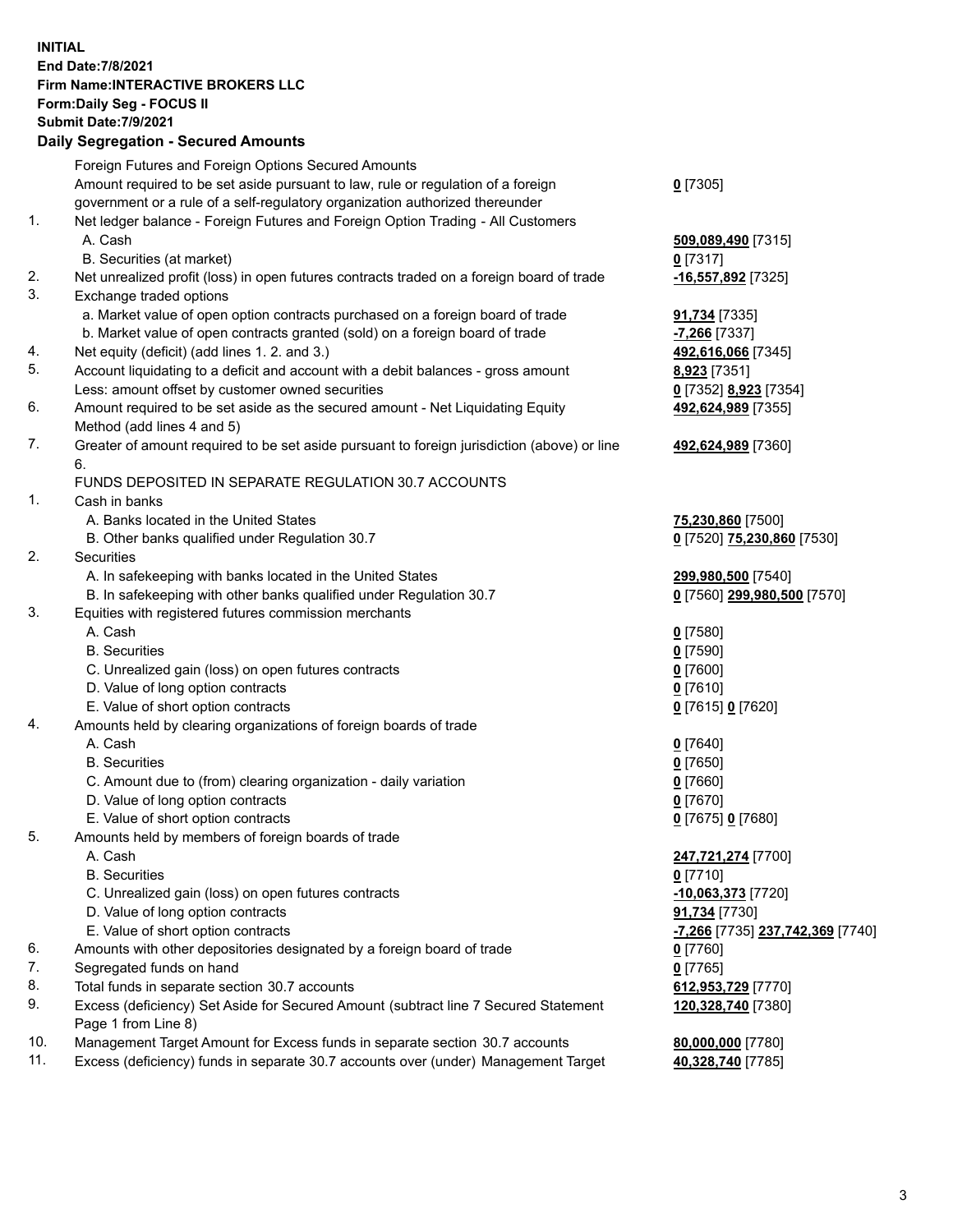**INITIAL End Date:7/8/2021 Firm Name:INTERACTIVE BROKERS LLC Form:Daily Seg - FOCUS II Submit Date:7/9/2021 Daily Segregation - Segregation Statement** SEGREGATION REQUIREMENTS(Section 4d(2) of the CEAct) 1. Net ledger balance A. Cash **6,749,817,799** [7010] B. Securities (at market) **0** [7020] 2. Net unrealized profit (loss) in open futures contracts traded on a contract market **-39,148,183** [7030] 3. Exchange traded options A. Add market value of open option contracts purchased on a contract market **286,780,022** [7032] B. Deduct market value of open option contracts granted (sold) on a contract market **-263,632,333** [7033] 4. Net equity (deficit) (add lines 1, 2 and 3) **6,733,817,305** [7040] 5. Accounts liquidating to a deficit and accounts with debit balances - gross amount **1,244,324** [7045] Less: amount offset by customer securities **0** [7047] **1,244,324** [7050] 6. Amount required to be segregated (add lines 4 and 5) **6,735,061,629** [7060] FUNDS IN SEGREGATED ACCOUNTS 7. Deposited in segregated funds bank accounts A. Cash **1,271,100,974** [7070] B. Securities representing investments of customers' funds (at market) **3,326,874,940** [7080] C. Securities held for particular customers or option customers in lieu of cash (at market) **0** [7090] 8. Margins on deposit with derivatives clearing organizations of contract markets A. Cash **1,993,582,677** [7100] B. Securities representing investments of customers' funds (at market) **294,478,039** [7110] C. Securities held for particular customers or option customers in lieu of cash (at market) **0** [7120] 9. Net settlement from (to) derivatives clearing organizations of contract markets **-12,462,096** [7130] 10. Exchange traded options A. Value of open long option contracts **286,191,677** [7132] B. Value of open short option contracts **-263,589,109** [7133] 11. Net equities with other FCMs A. Net liquidating equity **0** [7140] B. Securities representing investments of customers' funds (at market) **0** [7160] C. Securities held for particular customers or option customers in lieu of cash (at market) **0** [7170] 12. Segregated funds on hand **0** [7150] 13. Total amount in segregation (add lines 7 through 12) **6,896,177,102** [7180] 14. Excess (deficiency) funds in segregation (subtract line 6 from line 13) **161,115,473** [7190] 15. Management Target Amount for Excess funds in segregation **155,000,000** [7194] 16. Excess (deficiency) funds in segregation over (under) Management Target Amount **6,115,473** [7198]

Excess